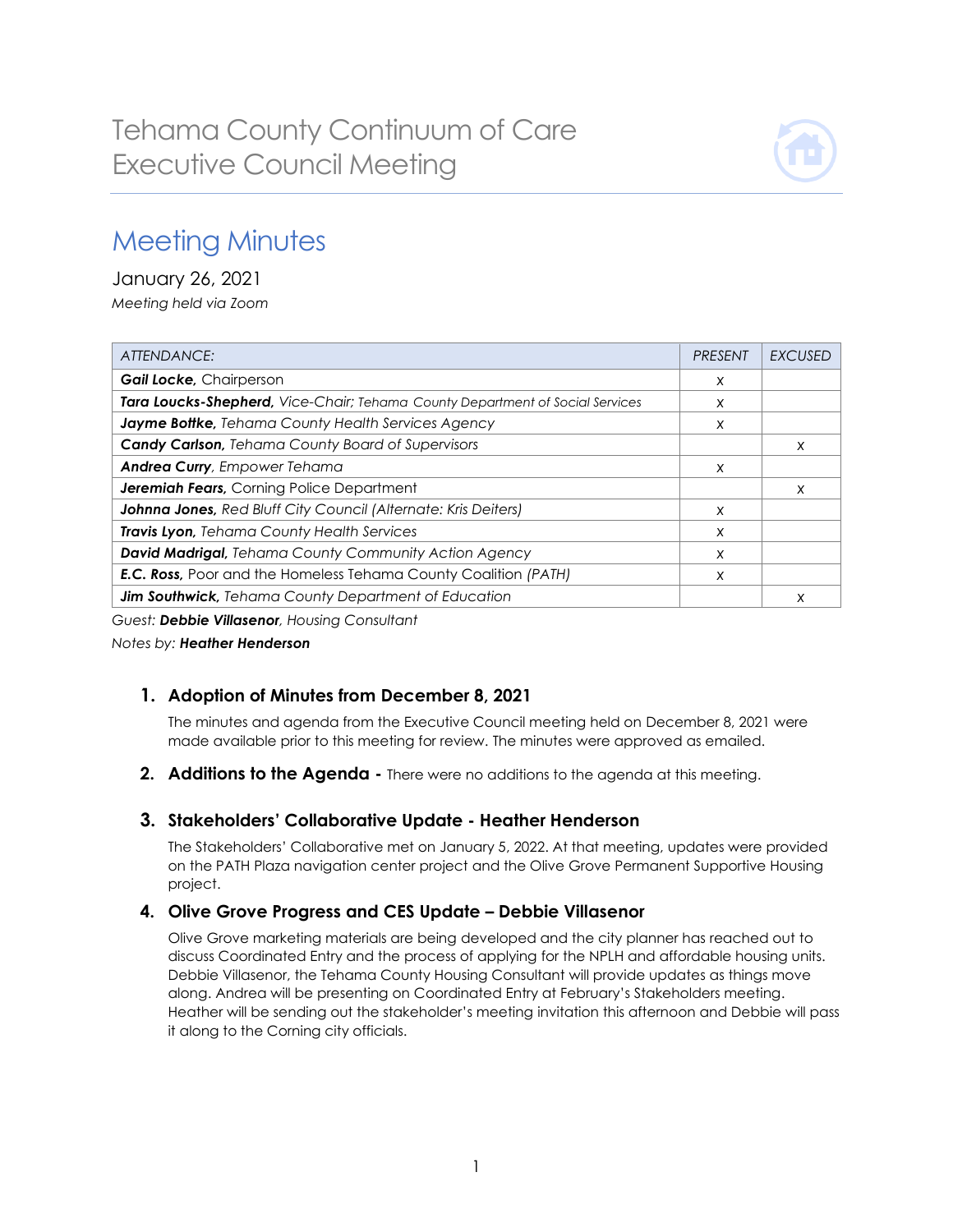## **5. CoC Public Contacts – Andrea Curry**

Cal ICH sent out a request to update our CoC contact information. A CoC Public Inquiry Contact is needed and is used to refer persons to our CoC who contact Cal ICH. Callers are asked what county they are from and are then given the Tehama CoC's contact phone number. Currently, Gail is the Primary Contact for CoC and Andrea is the Secondary Contact listed. 211 was suggested to use for the Public Contact phone number however, Gail continue in this roll.

#### **6. Capacity Building – Andrea Curry**

#### **Homeless Housing and Prevention Round 3 (HHAP-3)**

The CoC and the County will be applying jointly for Round 3 of HHAP funding. HHAP 1 & 2 funds have not been expended yet and are being reserved for PATH Plaza operation costs.

HHAP 3 requires a level of collaboration between the county and the CoC which we are already doing, and other requirements have been added to meet certain parameters in an updated 10- Year Plan to End Homeless, which Housing Tools will address in the Gaps Analysis that the CoC approved them to do for this round of HHAP funding. With the delay in Cal ICH releasing the HHAP-3 requirements, Housing Tools was also delayed in moving forward with our Gaps Analysis project. Andrea has been in touch with them about this delay and they are hoping to be at our March or April Stakeholder meeting once the additional guidance is posted.

HHAP-3 application also requires that racial equity goals be established. Cal ICH provided an opportunity to participate in the California Racial Equity Action Lab (CA REAL) which is a community of practice – small groups of peer learning circles that share actions and solutions that have worked for them. We are putting together our core team to participate in this and are using the guidelines from CA REAL on who to invite for our group. They strongly encourage to include Black, Indigenous and People of Color that have lived experience of homelessness. Heather and Andrea are participating as well as Avery Vilche from Tehama County Health Services Agency as well as a representative from Greenville Rancheria. During this community of practice, we will be linked with other counties and examine if we are addressing the needs of these populations and to create a plan to address any disparities that we find.

#### **Emergency Solutions Grant – Coronavirus (ESG-CV)**

The Emergency Solutions Grant (ESG-CV) has notified us that they we will be undergoing a desk monitoring in February/March to review documents for compliance of eligible expenses. Andrea will give an update if any at our next meeting.

Andrea would like to change some funding around due to the short expenditure time of the ESG-CV funding and move projects using CESH funds to utilize the ESG-CV funding before it's spending deadline. When the CoC gives money to the subgrantees it includes what source the money comes from. For example, the fairgrounds was funded by CESH but switched over to ESG-CV funds when they became available to keep the CESH funds in reserve due to it having a longer expenditure deadline. Andrea would like to know how to provide notification of these changes and how approval will work for each instance if the executive council approves her making these changes as they arise. Johnna noted that these changes are being made in real time and the best use of monies would be to use what is ending sooner to reserve what we can for the CESH funds and that we want these changes to be transparent since these are public funds.

**ACTION:** Tara made a motion to authorize Empower Tehama to shift expenditures made by subgrantees to the most appropriate funding sources as needed with regular reports provided to this council as needed. Johnna Jones seconded the motion which carried unanimously.